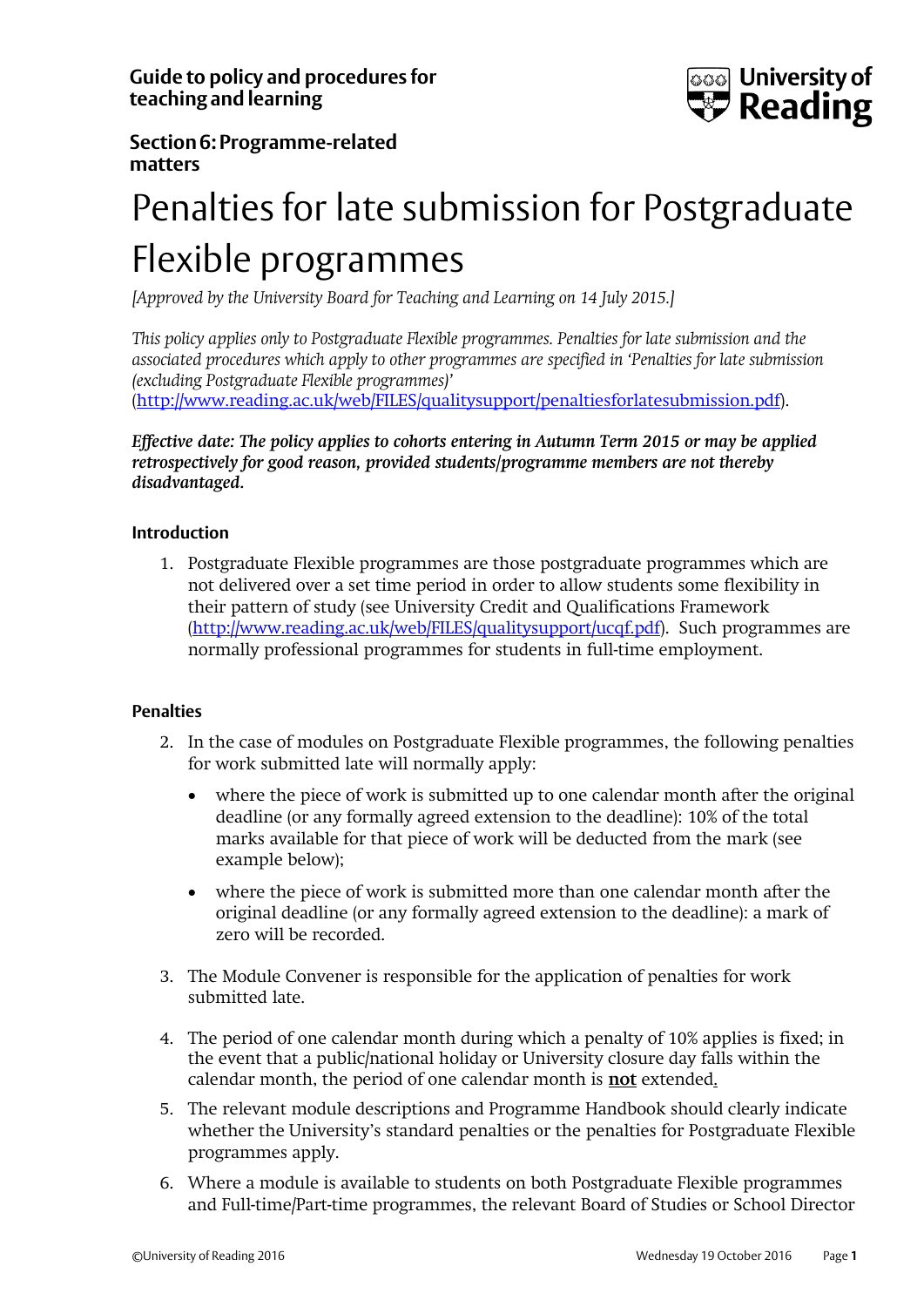of Teaching and Learning (SDTL) shall specify whether the above penalties or the University's standard penalties apply. This information must be specified in the module description and drawn to the attention of all students.

- **7. It should be noted that the University allows extensions to part-time and distance-learning students in full-time employment who have experienced an increase in their workload beyond their control or have been required to work through normal periods available for study and/or assessment.**
- 8. The University's policy on extenuating circumstances is available at: <http://www.reading.ac.uk/web/FILES/qualitysupport/extencircumstances.pdf>
- 9. The extenuating circumstances form is available at: [http://www.reading.ac.uk/internal/exams/student/exa-circumstances.aspx.](http://www.reading.ac.uk/internal/exams/student/exa-circumstances.aspx)

#### **Variants**

- 10. Where there is good pedagogic reason, a variant from the above penalty in relation to one or more modules may be approved at the School level by the Board of Studies.
- 11. Students are informed in the *Guide to Assessment for Taught Postgraduate Students* that it is advisable to submit work in an unfinished state rather than to fail to submit any work.

# Provision of Feedback

# Work submitted late with an extension

- 12. Any coursework which is granted an extended deadline through the Extenuating Circumstances process will normally be given feedback and marks within a 15 working day period to run from the amended submission date. Any variation from this will require a case for an exemption to be made by the module convenor to the SDTL.
- 13. The student(s) should be advised of the amended date for feedback as soon as reasonably possible.

## Work submitted late without an extension

- 14. Any coursework which is submitted late and without an authorised extension, or is submitted later than any granted extension, shall receive feedback even if a mark of zero is returned. However, this type of coursework will not fall within the requirements for feedback and marks to be provided within 15 working days. The deadline by which feedback should be provided to the student shall be agreed by the module convenor and the SDTL.
- 15. The student(s) should be advised of the amended date for feedback as soon as reasonably possible.

# Deadlines for submission